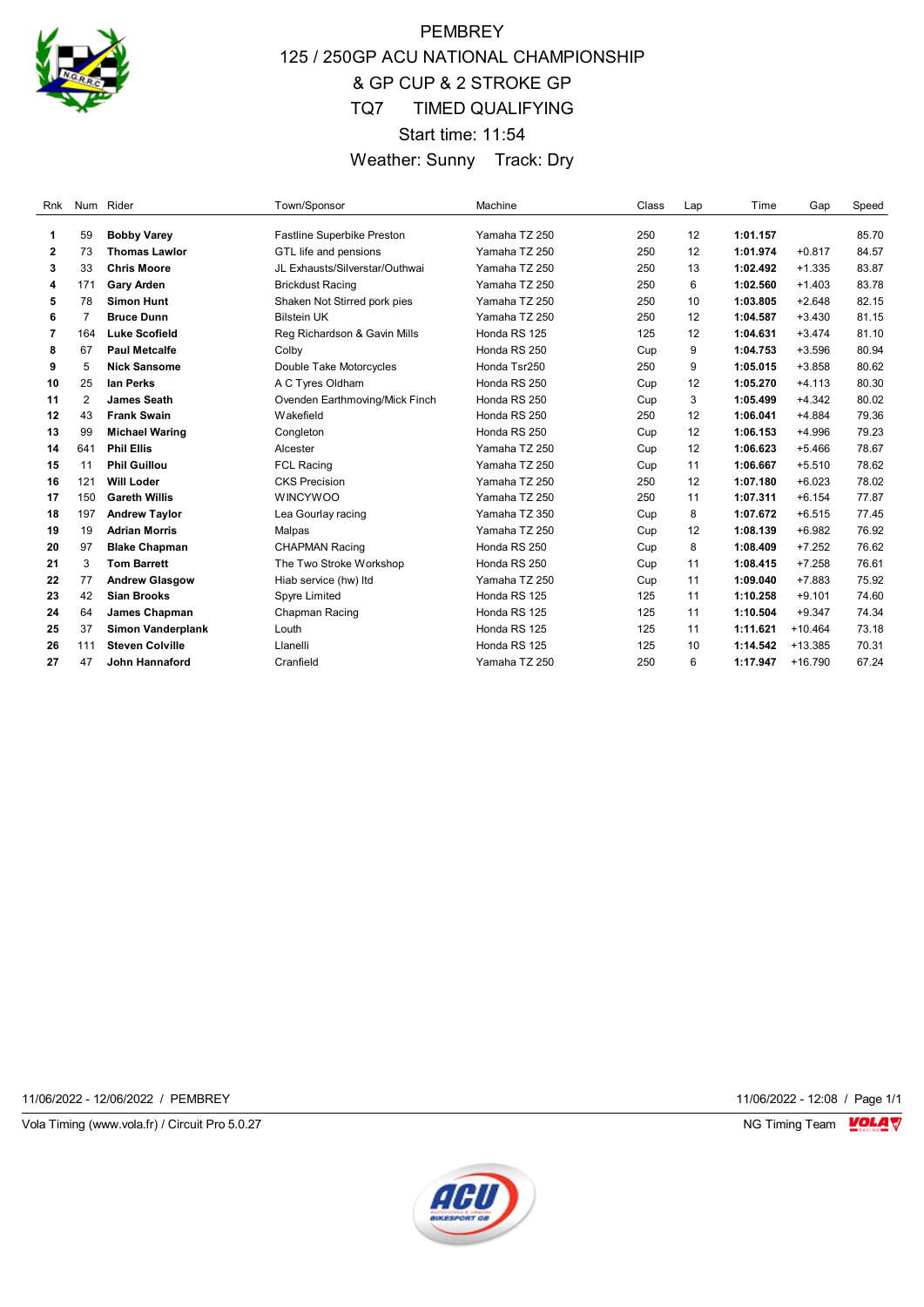

Lap Time

 Adrian Morris **START** 

> **1:10.134 1:09.834 1:08.961 1:08.560 1:08.139** 1:08.576 1:08.648 1:08.246 1:09.095 FINISH 1:08.624

 Andrew Glasgow **START** 

> **1:11.964 1:11.240 1:09.951 1:09.522 1:09.405** 1:10.816 **1:09.059** 1:09.142 FINISH **1:09.040**

 Andrew Taylor **START** 

> **1:09.375** 1:09.646 **1:08.401 1:07.696** 1:09.187 **1:07.672** FINISH

 $\overline{1}$ 

 

## **PEMBREY** 125 / 250GP ACU NATIONAL CHAMPIONSHIP & GP CUP & 2 STROKE GP TQ7 TIMED QUALIFYING LAP TIMES

| Lap            | Time                 | Lap            | Time                 |
|----------------|----------------------|----------------|----------------------|
|                |                      | 12             | 1:06.888             |
|                | <b>Blake Chapman</b> |                |                      |
|                | <b>START</b>         |                |                      |
| 1              |                      |                | <b>Chris Moore</b>   |
| $\overline{2}$ |                      |                |                      |
| 3              | 1:10.179             |                | <b>START</b>         |
| 4              | 1:10.765             | 1              |                      |
| 5              | 1:09.238             | $\overline{2}$ |                      |
| 6              | 1:08.828             | 3              | 1:05.430             |
| 7              | 1:08.409             | 4              | 1:04.408             |
| 8              |                      | 5              | 1:04.004             |
|                | <b>FINISH</b>        | 6              | 1:03.529             |
|                |                      | 7              | 1:04.201             |
|                |                      | 8              | 1:03.806             |
|                | Bobby Varey          | 9              | 1:03.914             |
|                |                      | 10             | 1:03.482             |
|                | <b>START</b>         | 11             | 1:02.492             |
| 1              |                      | 12             | 1:05.239             |
| 2              |                      |                | <b>FINISH</b>        |
| 3              | 1:05.548             | 13             | 1:14.078             |
| 4              | 1:02.316             |                |                      |
| 5<br>6         | 1:01.785             |                |                      |
| 7              | 1:01.888<br>1:01.535 |                | <b>Frank Swain</b>   |
|                |                      |                |                      |
|                |                      |                |                      |
| 8              | 1:08.309             |                | <b>START</b>         |
| 9              | 1:01.761             | 1              |                      |
| 10             | 1:03.741             | $\overline{2}$ |                      |
| 11             | 1:01.157             | 3              | 1:07.733             |
|                | <b>FINISH</b>        | 4              | 1:08.190             |
| 12             |                      | 5              | 1:07.329             |
|                |                      | 6              | 1:06.122             |
|                |                      | 7              | 1:06.345             |
|                | <b>Bruce Dunn</b>    | 8              | 1:06.453             |
|                |                      | 9              | 1:06.120             |
| 1              | <b>START</b>         | 10             | 1:06.114             |
| $\overline{2}$ |                      | 11             | 1:06.041             |
| 3              | 1:05.751             |                | <b>FINISH</b>        |
| 4              | 1:05.150             | 12             | 1:07.983             |
| 5              | 1:05.147             |                |                      |
| 6              | 1:04.587             |                |                      |
| 7              | 1:05.012             |                | <b>Gareth Willis</b> |
| 8              | 1:05.144             |                | <b>START</b>         |
| 9              | 1:07.310             | 1              |                      |
| 10             | 1:04.671             | 2              |                      |
| 11             | 1:05.920             | 3              | 1:12.231             |

11/06/2022 - 12/06/2022 / PEMBREY 11/06/2022 - 12:08 / Page 1/3

 

Vola Timing (www.vola.fr) / Circuit Pro 5.0.27 NG Timing Team NG Timing Team NG Timing Team NG Timing Team NG



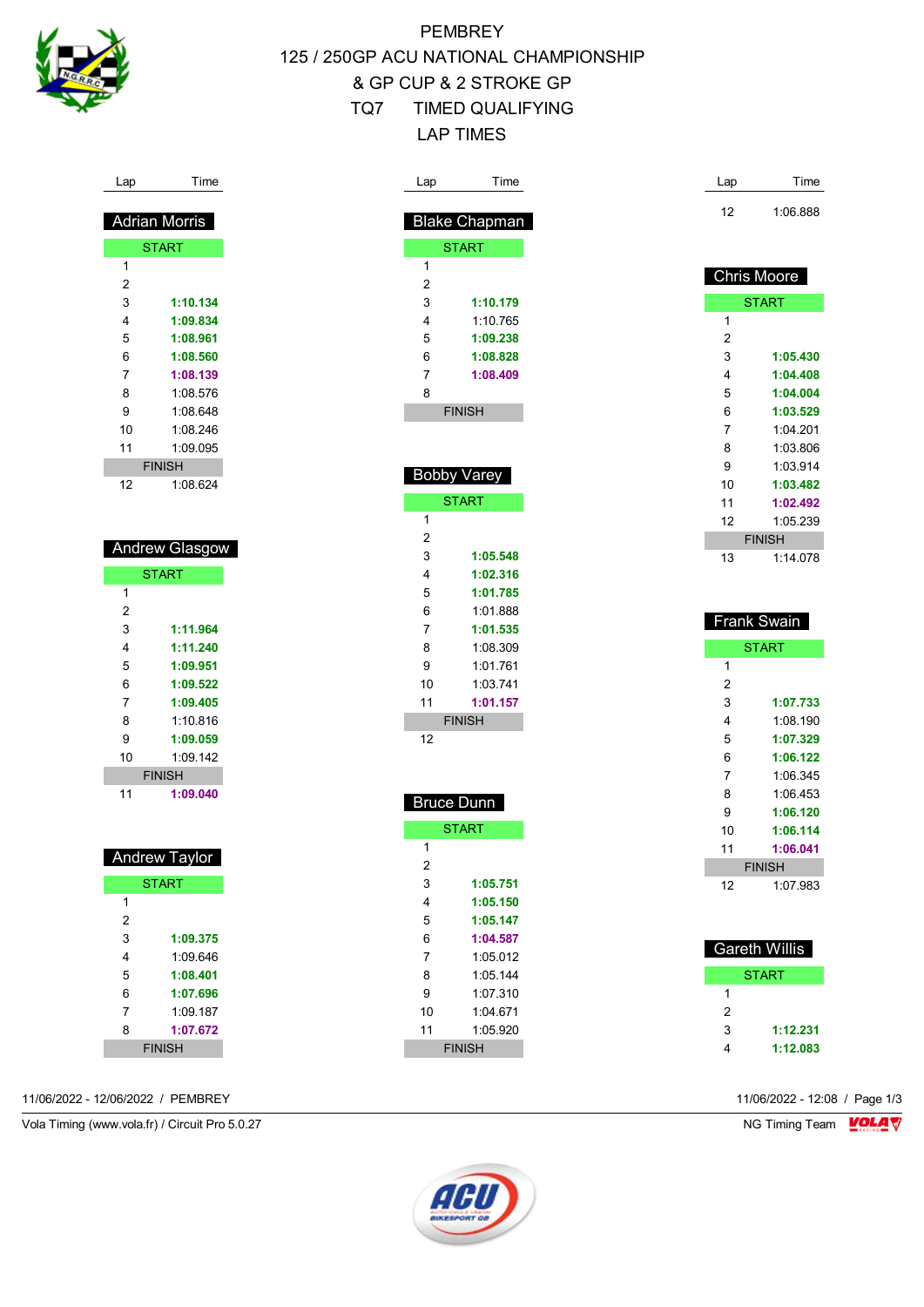PEMBREY 125 / 250GP ACU NATIONAL CHAMPIONSHIP & GP CUP & 2 STROKE GP TQ7 TIMED QUALIFYING LAP TIMES

| Lap | Time          |
|-----|---------------|
|     |               |
| 5   | 1:09.394      |
| 6   | 1:07.767      |
| 7   | 1:07.311      |
| 8   | 1.07.979      |
| 9   | 1.07 757      |
| 10  | 1:07.653      |
|     | <b>FINISH</b> |
| 11  | 1.08342       |

#### Gary Arden

|   | <b>START</b>  |
|---|---------------|
| 1 |               |
| 2 | 1:03.146      |
| 3 | 1:02.835      |
| 4 | 1:02.560      |
| 5 | 1:02.953      |
| 6 |               |
|   | <b>FINISH</b> |

| lan Perks    |               |  |  |  |
|--------------|---------------|--|--|--|
| <b>START</b> |               |  |  |  |
| 1            |               |  |  |  |
| 2            |               |  |  |  |
| 3            | 1:09.596      |  |  |  |
| 4            | 1:06.623      |  |  |  |
| 5            | 1:06 703      |  |  |  |
| 6            | 1:05.613      |  |  |  |
| 7            | 1:05.498      |  |  |  |
| 8            | 1:06.169      |  |  |  |
| 9            | 1:08.372      |  |  |  |
| 10           | 1:05.491      |  |  |  |
| 11           | 1:06.102      |  |  |  |
|              | <b>FINISH</b> |  |  |  |
| 12           | 1:05.270      |  |  |  |

| Jack Worth    |  |
|---------------|--|
| <b>START</b>  |  |
|               |  |
| <b>FINISH</b> |  |
|               |  |

| James Chapman  |          |  |
|----------------|----------|--|
| <b>START</b>   |          |  |
| 1              |          |  |
| $\overline{2}$ |          |  |
| 3              | 1:14.108 |  |
| 4              | 1:13.096 |  |
| 5              | 1:12.853 |  |
| 6              | 1:11.271 |  |
|                | 1:11.572 |  |

|             | <b>FINISH</b>         |
|-------------|-----------------------|
| 11          | 1:10.851              |
|             |                       |
|             |                       |
| James Seath |                       |
|             |                       |
|             |                       |
|             | <b>START</b>          |
| 1           |                       |
| 2           | 1:05.499              |
| 3           | 1:05.794              |
|             | <b>FINISH</b>         |
|             |                       |
|             |                       |
|             |                       |
|             | John Hannaford        |
|             | <b>START</b>          |
| 1           |                       |
| 2           |                       |
| 3           | 1:18.333              |
| 4           | 1:19.216              |
| 5           | 1:17.947              |
| 6           | 1:21.478              |
|             | <b>FINISH</b>         |
|             |                       |
|             |                       |
|             |                       |
|             |                       |
|             | uke Scofield          |
|             | <b>START</b>          |
| 1           |                       |
| 2           |                       |
| 3           | 1:06.828              |
| 4           | 1:07.542              |
| 5           | 1:07.634              |
| 6           | 1:05.625              |
| 7           | 1:04.631              |
| 8           | 1:05.037              |
| 9           |                       |
| 10          | 1:05.338<br>1:04.892  |
| 11          | 1:05.184              |
|             |                       |
|             | <b>FINISH</b>         |
| 12          | 1:07.205              |
|             |                       |
|             |                       |
|             | <b>Michael Waring</b> |

Lap Time **1:10.792 1:10.719**

| лгаст үү анну |              |  |  |  |
|---------------|--------------|--|--|--|
|               | <b>START</b> |  |  |  |
| 1             |              |  |  |  |
| 2             |              |  |  |  |
| 3             | 1:07.859     |  |  |  |
| 4             | 1:06.941     |  |  |  |
| 5             | 1:06.219     |  |  |  |
| 6             | 1:06 778     |  |  |  |
| 7             | 1:06.214     |  |  |  |
| 8             | 1:06 765     |  |  |  |
|               |              |  |  |  |

| Lap | Time          |
|-----|---------------|
|     |               |
| 9   | 1:06.230      |
| 10  | 1:06.153      |
| 11  | 1:07.465      |
|     | <b>FINISH</b> |
| 12  | 1:07.809      |

| <b>Nick Sansome</b> |               |  |  |  |
|---------------------|---------------|--|--|--|
| <b>START</b>        |               |  |  |  |
| 1                   |               |  |  |  |
| 2                   |               |  |  |  |
| 3                   | 1:09.408      |  |  |  |
| 4                   | 1.09814       |  |  |  |
| 5                   | 1:05.657      |  |  |  |
| 6                   | 1:05.015      |  |  |  |
| 7                   | 1:05.894      |  |  |  |
| 8                   | 1:06.071      |  |  |  |
| 9                   |               |  |  |  |
|                     | <b>FINISH</b> |  |  |  |

|   | <b>Paul Metcalfe</b> |
|---|----------------------|
|   | <b>START</b>         |
| 1 |                      |
| 2 |                      |
| 3 | 1:04.961             |
| 4 | 1:06 013             |
| 5 | 1:05 176             |
| 6 | 1:04.757             |
| 7 | 1:04.753             |
| 8 | 1:05 016             |
| 9 |                      |
|   | <b>FINISH</b>        |

| <b>Phil Ellis</b> |              |  |  |  |
|-------------------|--------------|--|--|--|
|                   | <b>START</b> |  |  |  |
| 1                 |              |  |  |  |
| 2                 |              |  |  |  |
| 3                 | 1:09.308     |  |  |  |
| 4                 | 1:08.320     |  |  |  |
| 5                 | 1:07.114     |  |  |  |
| 6                 | 1:06.779     |  |  |  |
| 7                 | 1:06.623     |  |  |  |
| 8                 | 1:06.683     |  |  |  |
| 9                 | 1:06.954     |  |  |  |
| 10                | 1:06.905     |  |  |  |
| 11                | 1:06.678     |  |  |  |
| <b>FINISH</b>     |              |  |  |  |
| 12                | 1:09.618     |  |  |  |
|                   |              |  |  |  |



11/06/2022 - 12/06/2022 / PEMBREY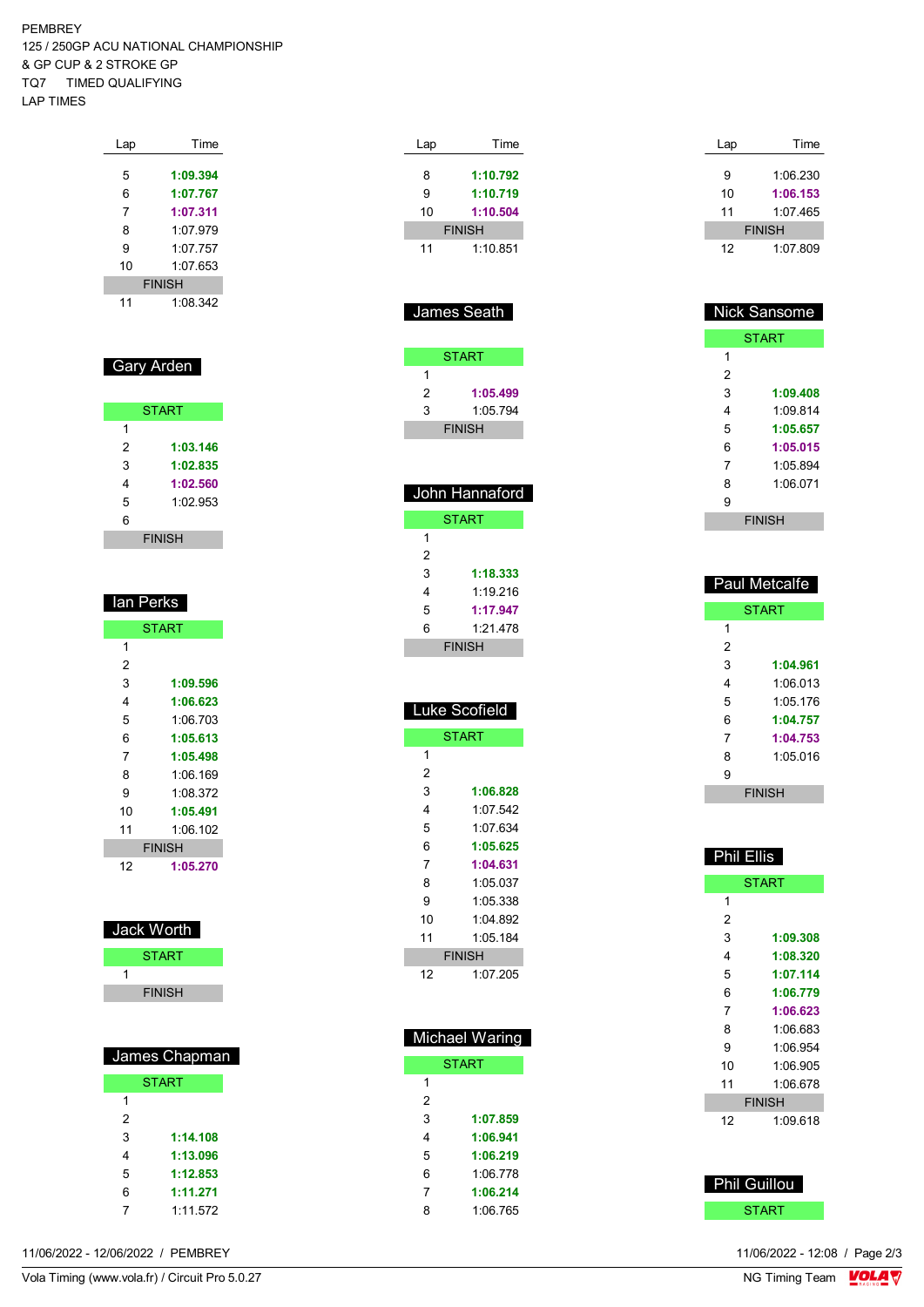PEMBREY 125 / 250GP ACU NATIONAL CHAMPIONSHIP & GP CUP & 2 STROKE GP TQ7 TIMED QUALIFYING LAP TIMES

| Lap | Time          |
|-----|---------------|
|     |               |
| 1   |               |
| 2   |               |
| 3   | 1:10.566      |
| 4   | 1:09.903      |
| 5   | 1:07.598      |
| 6   | 1:06.995      |
| 7   | 1:06.667      |
| 8   | 1:08 295      |
| 9   | 1 10 451      |
| 10  | 1:07.798      |
|     | <b>FINISH</b> |
| 11  | 1:07.096      |

| Sian Brooks |               |  |  |  |
|-------------|---------------|--|--|--|
|             | <b>START</b>  |  |  |  |
| 1           |               |  |  |  |
| 2           |               |  |  |  |
| 3           | 1:14.844      |  |  |  |
| 4           | 1:13.592      |  |  |  |
| 5           | 1:11.558      |  |  |  |
| 6           | 1:11.855      |  |  |  |
| 7           | 1:11.001      |  |  |  |
| 8           | 1:10.290      |  |  |  |
| 9           | 1.11 052      |  |  |  |
| 10          | 1·11 111      |  |  |  |
|             | <b>FINISH</b> |  |  |  |
| 11          | 1:10.258      |  |  |  |

| Simon Hunt |              |  |  |  |
|------------|--------------|--|--|--|
|            | <b>START</b> |  |  |  |
| 1          |              |  |  |  |
| 2          |              |  |  |  |
| 3          | 1:08.693     |  |  |  |
| 4          | 1:05.911     |  |  |  |
| 5          | 1:04.561     |  |  |  |
| 6          | 1:03.805     |  |  |  |
| 7          | 1.04.394     |  |  |  |
| 8          | 1:04.700     |  |  |  |
| я          |              |  |  |  |

FINISH

#### Simon Vanderplank

|               | <b>START</b> |
|---------------|--------------|
| 1             |              |
| $\mathcal{P}$ |              |
| 3             | 1:13.900     |
| 4             | 1.13.912     |
| 5             | 1:13.298     |
| 6             | 1:12.082     |
| 7             | 1:11.621     |
| Զ             | 1.13711      |

| Lap | Time            |
|-----|-----------------|
|     |                 |
| 9   | 1:12.958        |
| 10  | 1:15.976        |
|     | <b>FINISH</b>   |
| 11  |                 |
|     |                 |
|     |                 |
|     |                 |
|     |                 |
|     | Steven Colville |
|     | <b>START</b>    |
| 1   |                 |
| 2   |                 |
| 3   | 1:15.705        |
| 4   | 1:16.882        |

| ∠  |               |
|----|---------------|
| 3  | 1:15.705      |
| 4  | 1:16.882      |
| 5  | 1:15.065      |
| 6  | 1:14.542      |
| 7  | 1.15743       |
| 8  | 1:16.553      |
| 9  | 1:15 426      |
| 10 |               |
|    | <b>FINISH</b> |

Time

| Lap        | Time          |
|------------|---------------|
| Will Loder |               |
|            | <b>START</b>  |
| 1          |               |
| 2          |               |
| 3          | 1:09.945      |
| 4          | 1:09.171      |
| 5          | 1:09.017      |
| 6          | 1:08.021      |
| 7          | 1:07.479      |
| 8          | 1:08.512      |
| 9          | 1:08.565      |
| 10         | 1:09.749      |
| 11         | 1:11.629      |
|            | <b>FINISH</b> |
| 12         | 1:07.180      |

| <b>Thomas Lawlor</b> |               |  |  |  |
|----------------------|---------------|--|--|--|
|                      | <b>START</b>  |  |  |  |
| 1                    |               |  |  |  |
| 2                    |               |  |  |  |
| 3                    | 1:03.990      |  |  |  |
| 4                    | 1:03.318      |  |  |  |
| 5                    | 1:02.322      |  |  |  |
| 6                    | 1:02.096      |  |  |  |
| 7                    | 1:02.011      |  |  |  |
| 8                    | 1:02.961      |  |  |  |
| 9                    | 1:03.770      |  |  |  |
| 10                   | 1:03.365      |  |  |  |
| 11                   | 1:01.974      |  |  |  |
|                      | <b>FINISH</b> |  |  |  |
| 12                   |               |  |  |  |

| <u> Tom Barrett</u> |               |  |  |  |
|---------------------|---------------|--|--|--|
|                     | <b>START</b>  |  |  |  |
| 1                   |               |  |  |  |
| 2                   |               |  |  |  |
| 3                   | 1:12.603      |  |  |  |
| 4                   | 1:11.594      |  |  |  |
| 5                   | 1:10.831      |  |  |  |
| 6                   | 1:10.202      |  |  |  |
| 7                   | 1:09.033      |  |  |  |
| 8                   | 1.10439       |  |  |  |
| 9                   | 1.09163       |  |  |  |
| 10                  | 1:08.415      |  |  |  |
|                     | <b>FINISH</b> |  |  |  |
| 11                  | 1:09.027      |  |  |  |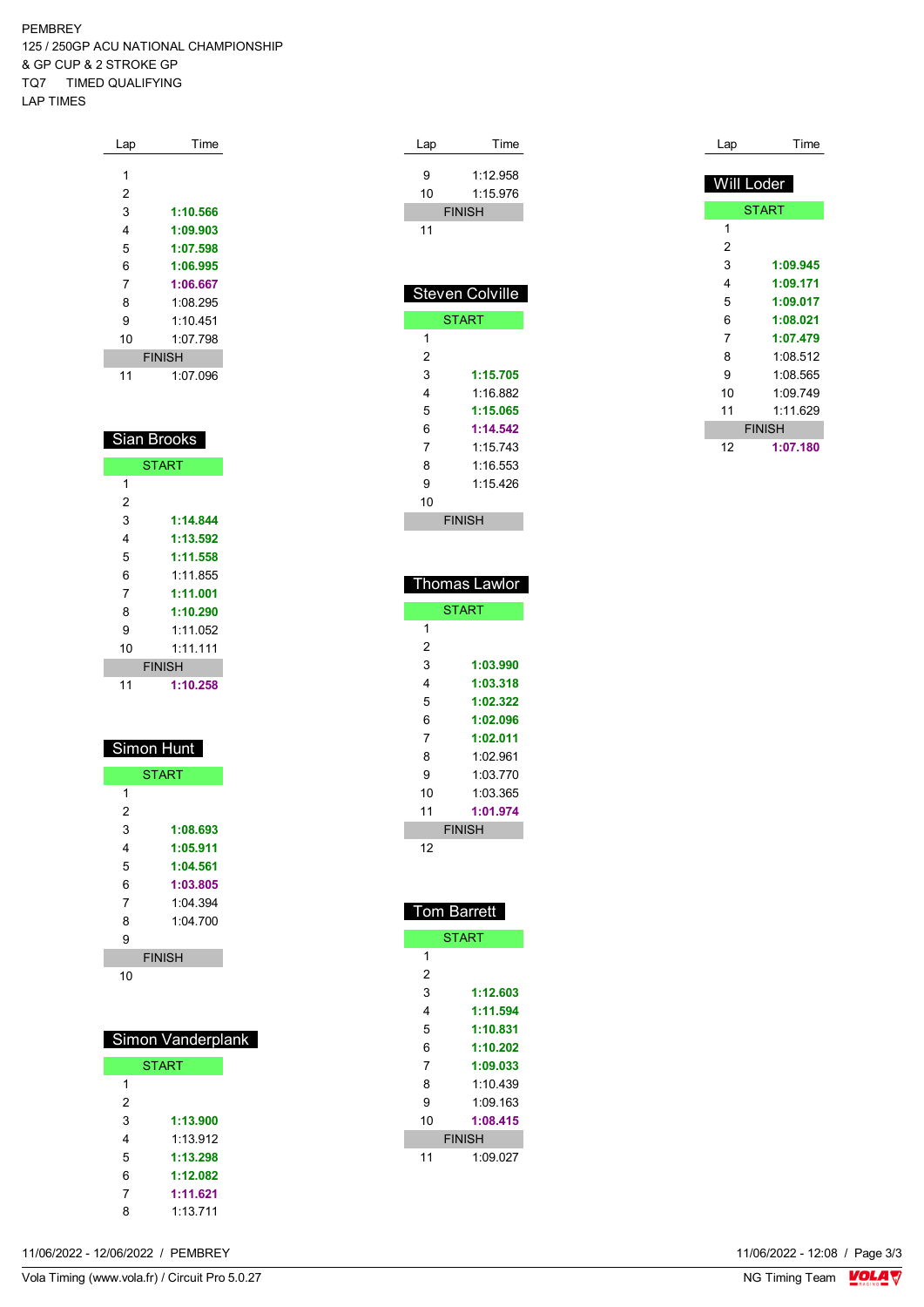

#### PEMBREY 125 / 250GP ACU NATIONAL CHAMPIONSHIP & GP CUP & 2 STROKE GP RACE 7 STARTING GRID

12 Laps = 17.472 Km



11/06/2022 - 12/06/2022 / PEMBREY 11/06/2022 - 12:10 / Page 1/1

Vola Timing (www.vola.fr) / Circuit Pro 5.0.27 NG Timing Team NG Timing Team NG Timing Team NG Timing Team NG

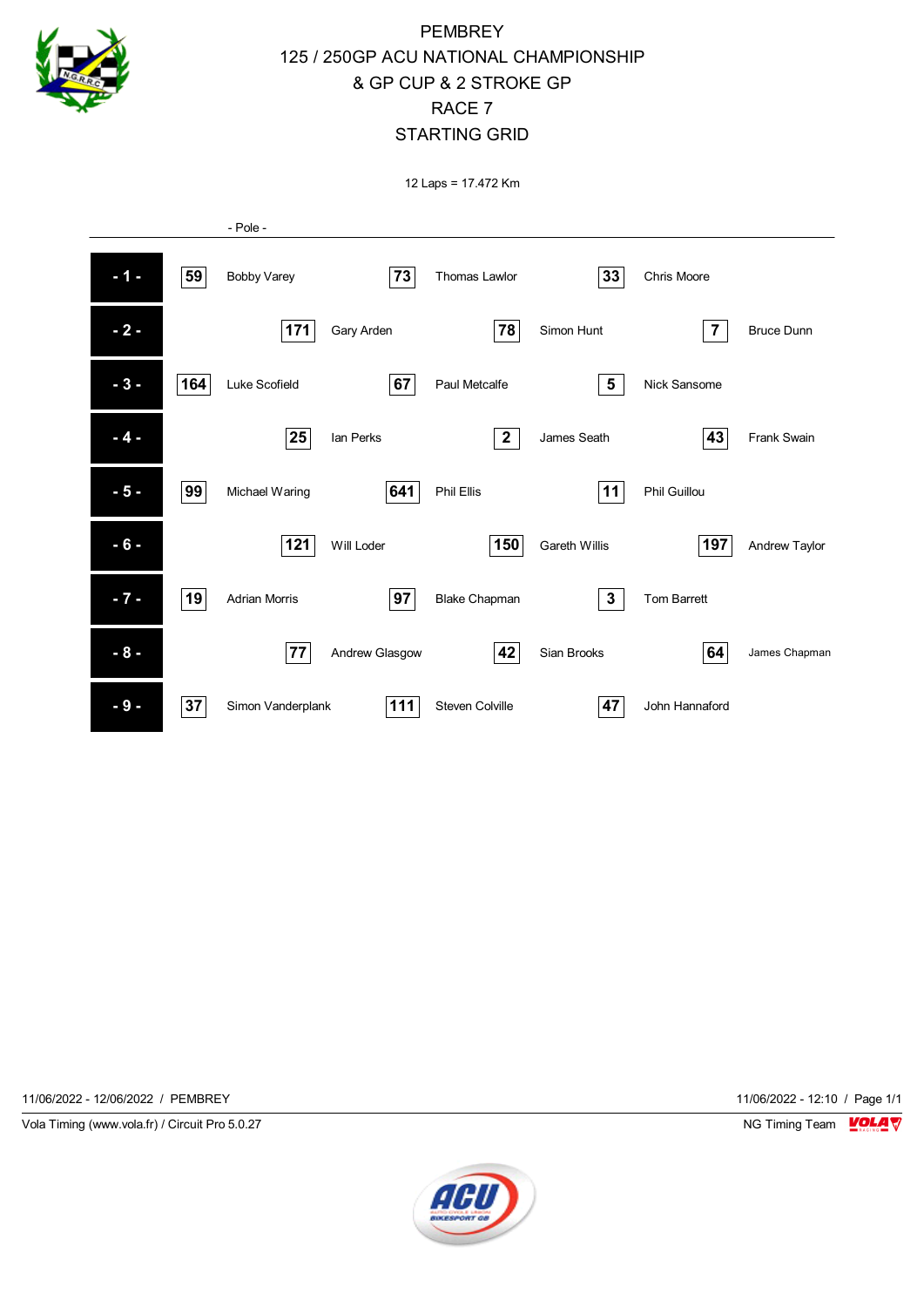

## **PEMBREY** 125 / 250GP ACU NATIONAL CHAMPIONSHIP & GP CUP & 2 STROKE GP RACE 7 Start time: 15:43 Distance: 8.736 miles Weather: Sunny Track: Dry

| Rnk                     |                | Num Rider                                              | Machine       | Class | Town/Sponsor                   | Laps | Time     | Gap       | Speed | B.Lap          | Average |
|-------------------------|----------------|--------------------------------------------------------|---------------|-------|--------------------------------|------|----------|-----------|-------|----------------|---------|
|                         |                |                                                        |               |       |                                |      |          |           |       |                |         |
| 250                     |                |                                                        |               |       |                                |      |          |           |       |                |         |
| -1                      | 59             | <b>Bobby Varey</b>                                     | Yamaha TZ 250 | 250   | Fastline Superbike Preston     | 6    | 6:14.083 |           | 85.94 | 1:00.987       | 84.07   |
| $\overline{\mathbf{z}}$ | 73             | <b>Thomas Lawlor</b>                                   | Yamaha TZ 250 | 250   | GTL life and pensions          | 6    | 6:14.443 | $+0.360$  | 85.68 | 1:01.170       | 83.99   |
| 3                       | 78             | <b>Simon Hunt</b>                                      | Yamaha TZ 250 | 250   | Shaken Not Stirred pork pies   | 6    | 6:26.861 | $+12.778$ | 83.76 | 1:02.577       | 81.29   |
| 4                       | 33             | <b>Chris Moore</b>                                     | Yamaha TZ 250 | 250   | JL Exhausts/Silverstar/Outhwai | 6    | 6:27.065 | $+12.982$ | 82.96 | 1:03.182       | 81.25   |
| 5                       | 171            | <b>Gary Arden</b>                                      | Yamaha TZ 250 | 250   | <b>Brickdust Racing</b>        | 6    | 6:27.264 | $+13.181$ | 83.84 | 1:02.516       | 81.20   |
| 6                       | 25             | lan Perks                                              | Honda RS 250  | Cup   | A C Tyres Oldham               | 6    | 6:37.785 | $+23.702$ | 80.78 | 1:04.880       | 79.06   |
| $\overline{7}$          | 67             | <b>Paul Metcalfe</b>                                   | Honda RS 250  | Cup   | Colby                          | 6    | 6:38.366 | $+24.283$ | 80.94 | 1:04.752       | 78.94   |
| 8                       | 5              | <b>Nick Sansome</b>                                    | Honda Tsr250  | 250   | Double Take Motorcycles        | 6    | 6:40.082 | $+25.999$ | 81.06 | 1:04.661       | 78.60   |
| 9                       | 43             | <b>Frank Swain</b>                                     | Honda RS 250  | 250   | Wakefield                      | 6    | 6:46.843 | $+32.760$ | 79.73 | 1:05.738       | 77.30   |
| 10                      | $\overline{2}$ | <b>James Seath</b>                                     | Honda RS 250  | Cup   | Ovenden Earthmoving/Mick Finch | 6    | 6:47.330 | $+33.247$ | 79.37 | 1:06.034       | 77.20   |
| 11                      | 641            | <b>Phil Ellis</b>                                      | Yamaha TZ 250 | Cup   | Alcester                       | 6    | 6:48.987 | $+34.904$ | 79.39 | 1:06.019       | 76.89   |
| 12                      | 11             | <b>Phil Guillou</b>                                    | Yamaha TZ 250 | Cup   | <b>FCL Racing</b>              | 5    | 5:46.956 | $+1$ Lap  | 77.93 | 1:07.254       | 75.53   |
| 13                      | 121            | <b>Will Loder</b>                                      | Yamaha TZ 250 | 250   | <b>CKS Precision</b>           | 5    | 5:48.688 | +1 Lap    | 77.60 | 1:07.543       | 75.16   |
| 14                      | 97             | <b>Blake Chapman</b>                                   | Honda RS 250  | Cup   | <b>CHAPMAN Racing</b>          | 5    | 5:48.906 | $+1$ Lap  |       | 77.61 1:07.535 | 75.11   |
| 15                      | 19             | <b>Adrian Morris</b>                                   | Yamaha TZ 250 | Cup   | Malpas                         | 5    | 5:49.381 | +1 Lap    | 77.97 | 1:07.222       | 75.01   |
| 16                      | 150            | <b>Gareth Willis</b>                                   | Yamaha TZ 250 | 250   | <b>WINCYWOO</b>                | 5    | 5:49.432 | $+1$ Lap  | 77.90 | 1:07.282       | 75.00   |
| 17                      | 77             | <b>Andrew Glasgow</b>                                  | Yamaha TZ 250 | Cup   | Hiab service (hw) Itd          | 5    | 5:58.383 | $+1$ Lap  | 76.01 | 1:08.951       | 73.12   |
| 18                      | 3              | <b>Tom Barrett</b>                                     | Honda RS 250  | Cup   | The Two Stroke Workshop        | 5    | 5:58.667 | +1 Lap    | 75.89 | 1:09.061       | 73.07   |
| 19                      | 51             | <b>Simon Harris</b>                                    | Yamaha TZ 250 | Cup   | Gp motorcycles                 | 5    | 6:01.384 | $+1$ Lap  |       | 75.33 1:09.573 | 72.52   |
|                         |                | Best lap: 59 Bobby Varey - 1:00.987                    |               |       |                                |      |          |           |       |                |         |
| DNFs                    |                |                                                        |               |       |                                |      |          |           |       |                |         |
|                         | 99             | <b>Michael Waring</b>                                  | Honda RS 250  | Cup   | Congleton                      |      |          | +6 Laps   |       | 79.03 1:06.323 |         |
|                         |                |                                                        |               |       |                                |      |          |           |       |                |         |
| 125                     |                |                                                        |               |       |                                |      |          |           |       |                |         |
| 1                       | 55             | <b>Jack Worth</b>                                      | Honda RS 125  | 125   | Barnsley                       | 5    | 5:49.671 |           |       | 77.61 1:07.534 | 74.95   |
| $\overline{2}$          | 42             | <b>Sian Brooks</b>                                     | Honda RS 125  | 125   | <b>Spyre Limited</b>           | 5    | 6:03.950 | $+14.279$ |       | 74.47 1:10.376 | 72.00   |
| 3                       | 64             | James Chapman                                          | Honda RS 125  | 125   | Chapman Racing                 | 5    | 6:05.042 | $+15.371$ |       | 74.43 1:10.422 | 71.79   |
|                         |                | Best lap: 55 Jack Worth - 1:07.534                     |               |       |                                |      |          |           |       |                |         |
| <b>DNSs</b>             |                |                                                        |               |       |                                |      |          |           |       |                |         |
|                         | 37             | <b>Simon Vanderplank</b>                               | Honda RS 125  | 125   | Louth                          |      |          | +5 Laps   |       |                |         |
| <b>DNFs</b>             |                |                                                        |               |       |                                |      |          |           |       |                |         |
|                         | 111            | <b>Steven Colville</b>                                 | Honda RS 125  | 125   | Llanelli                       |      |          | +5 Laps   |       |                |         |
|                         | 164            | <b>Luke Scofield</b>                                   | Honda RS 125  | 125   | Reg Richardson & Gavin Mills   |      |          | +5 Laps   |       | 80.47 1:05.137 |         |
|                         |                | 250 - 92.5% of WINNER'S AVERAGE RACE SPEED - 77.78 mph |               |       |                                |      |          |           |       |                |         |

**Cup - 92.5% of WINNER'S AVERAGE RACE SPEED - 73.13 mph 125 - 92.5% of WINNER'S AVERAGE RACE SPEED - 69.33 mph**

**REDUCED RACE DISTANCE - RED FLAG**

11/06/2022 - 12/06/2022 / PEMBREY 11/06/2022 - 16:01 / Page 1/1

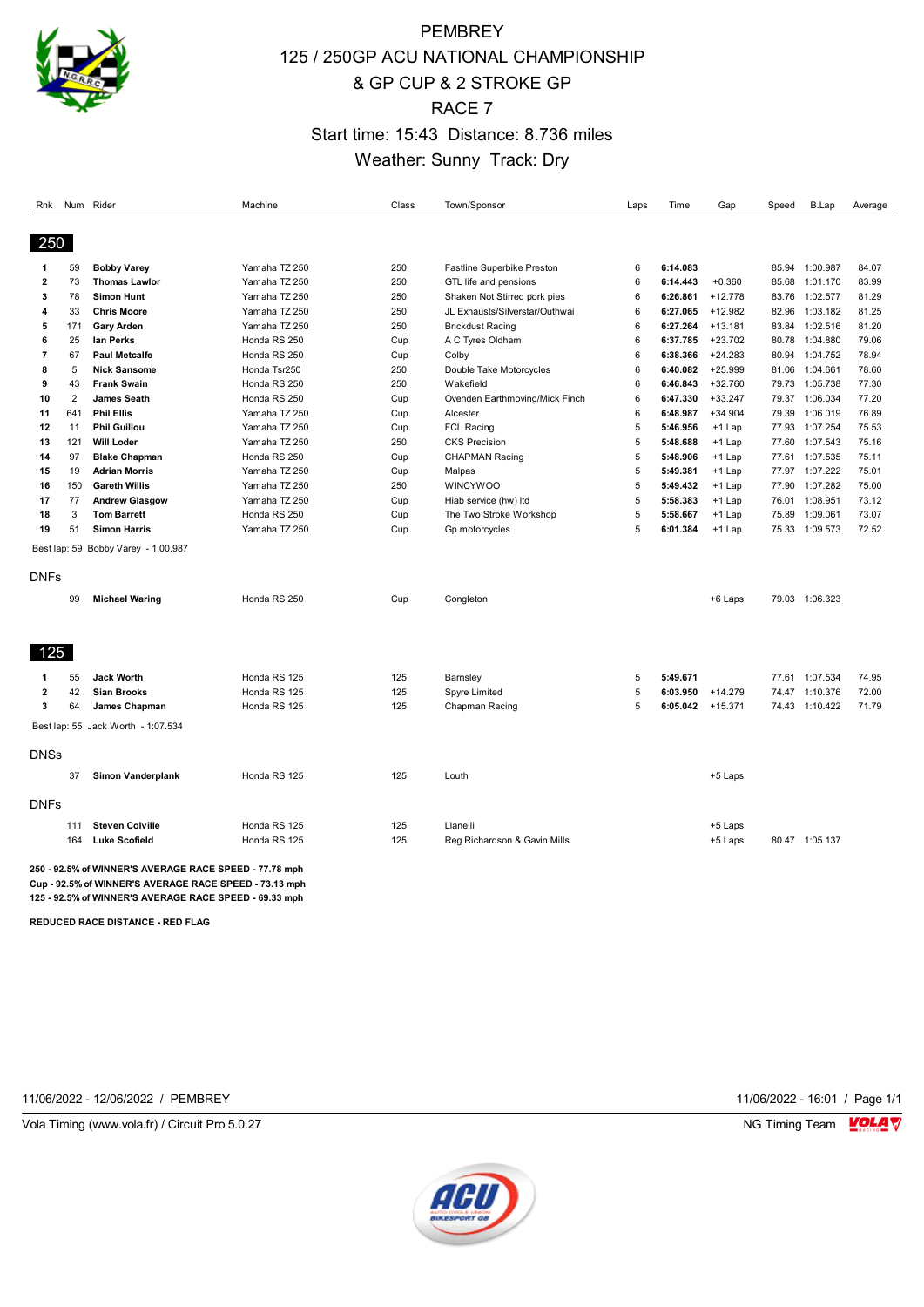

Lap Time

Adrian Morris

**START** 

2 **1:08.208** 3 **1:07.839** 4 **1:07.222** 5 1:08.003 RED FLAG

Andrew Glasgow

**START** 

2 **1:10.115** 3 **1:09.419** 4 1:10.494 5 **1:08.951** RED FLAG

Blake Chapman

**START** 

2 **1:08.082** 3 **1:07.587** 4 **1:07.535** 5 1:08.049 RED FLAG

Bobby Varey

**START** 

2 **1:01.414** 3 1:01.660 4 1:01.767 5 **1:01.174** 6 **1:00.987** RED FLAG

1

1

1

PEMBREY 125 / 250GP ACU NATIONAL CHAMPIONSHIP & GP CUP & 2 STROKE GP RACE 7

LAP TIMES

| Lap                     | Time                 | Lap       | Time            |
|-------------------------|----------------------|-----------|-----------------|
|                         | <b>Bruce Dunn</b>    |           | <b>START</b>    |
|                         |                      | 1         |                 |
|                         |                      | 2         | 1:04.548        |
|                         | <b>START</b>         | 3         | 1:02.990        |
|                         | <b>RED FLAG</b>      | 4         | 1:02.806        |
|                         |                      | 5         | 1:02.516        |
|                         |                      | 6         | 1:02.693        |
|                         | Chris Moore          |           | <b>RED FLAG</b> |
|                         |                      |           |                 |
|                         |                      |           |                 |
|                         | <b>START</b>         | lan Perks |                 |
| 1                       |                      |           |                 |
| $\overline{2}$          | 1:03.352             |           |                 |
| 3                       | 1:04.297             |           | <b>START</b>    |
| 4                       | 1:03.963             | 1         |                 |
| 5                       | 1:03.339             | 2         | 1:06.164        |
| 6                       | 1:03.182             | 3         | 1:05.255        |
|                         | <b>RED FLAG</b>      | 4         | 1:05.215        |
|                         |                      | 5         | 1:05.301        |
|                         |                      | 6         | 1:04.880        |
|                         | Frank Swain          |           | <b>RED FLAG</b> |
|                         |                      |           |                 |
|                         | <b>START</b>         |           |                 |
| 1                       |                      |           | Jack Worth      |
| $\overline{2}$          | 1:06.004             |           |                 |
| 3                       | 1:06.495             |           | <b>START</b>    |
| 4                       | 1:05.738             | 1         |                 |
| 5                       | 1:07.200             | 2         | 1:08.123        |
| 6                       | 1:07.156             | 3         | 1:07.986        |
|                         | <b>RED FLAG</b>      | 4         | 1:07.574        |
|                         |                      | 5         | 1:07.534        |
|                         |                      |           | <b>RED FLAG</b> |
|                         |                      |           |                 |
|                         | <b>Gareth Willis</b> |           |                 |
|                         |                      |           |                 |
|                         | <b>START</b>         |           | James Chapman   |
| 1                       |                      |           |                 |
| $\overline{\mathbf{c}}$ | 1:08.239             |           | <b>START</b>    |
| 3                       | 1:07.889             | 1         |                 |
| 4                       | 1:07.282             | 2         | 1:10.422        |
| 5                       | 1:07.836             | 3         | 1:10.688        |
|                         | <b>RED FLAG</b>      | 4         | 1:10.849        |
|                         |                      | 5         | 1:10.711        |
|                         |                      |           | <b>RED FLAG</b> |
|                         |                      |           |                 |
|                         | <b>Gary Arden</b>    |           |                 |

11/06/2022 - 12/06/2022 / PEMBREY 11/06/2022 - 15:56 / Page 1/2

1

Vola Timing (www.vola.fr) / Circuit Pro 5.0.27 NG Timing Team NG Timing Team NG Timing Team NG Timing Team NG

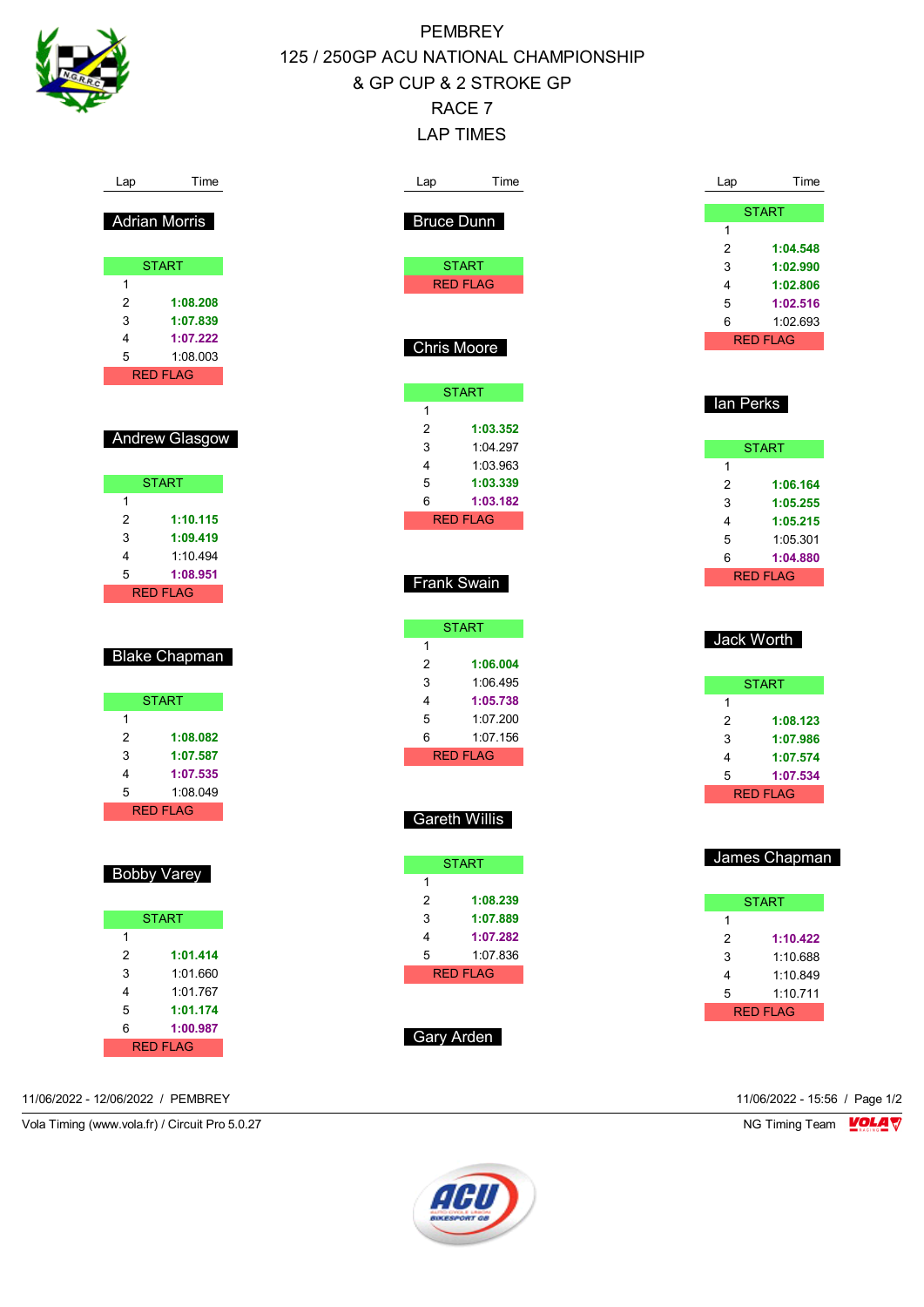PEMBREY 125 / 250GP ACU NATIONAL CHAMPIONSHIP & GP CUP & 2 STROKE GP RACE 7 LAP TIMES

| Lap | Time            |
|-----|-----------------|
|     |                 |
|     | James Seath     |
|     |                 |
|     |                 |
|     | <b>START</b>    |
| 1   |                 |
| 2   | 1:06.034        |
| 3   | 1:06.439        |
| 4   | 1:06.785        |
| 5   | 1:07.310        |
| 6   | 1:07.764        |
|     | <b>RED FLAG</b> |
|     |                 |
|     |                 |
|     | Luke Scofield   |
|     |                 |
|     |                 |
|     | <b>START</b>    |
| 1   |                 |
| 2   | 1:05.760        |
| 3   | 1:06.081        |
| 4   | 1:05.600        |
| 5   | 1:05.137        |
|     | <b>RED FLAG</b> |
|     |                 |
|     |                 |
|     | Michael Waring  |
|     |                 |
|     |                 |
|     |                 |
|     | <b>START</b>    |
| 1   |                 |
| 2   | 1:06.649        |
| 3   | 1:06.323        |
|     | <b>RED FLAG</b> |
|     |                 |
|     |                 |
|     |                 |
|     | Nick Sansome    |
|     |                 |
|     | <b>START</b>    |
| 1   |                 |
| 2   | 1:05.702        |
| 3   | 1:05.276        |
| 4   | 1:04.661        |
| 5   | 1:05.116        |
| 6   | 1:04.723        |
|     | <b>RED FLAG</b> |
|     |                 |
|     |                 |
|     |                 |
|     | Paul Metcalfe   |
|     |                 |
|     | <b>START</b>    |
| 1   |                 |
| 2   | 1:05.866        |
| 3   | 1:05.512        |
| 4   | 1:05.310        |

Lap Time RED FLAG

START

2 **1:06.019** 3 1:06.533 4 1:06.600 5 1:06.957 6 1:07.079 RED FLAG

Phil Guillou

 $\overline{1}$ 

**START** 

2 **1:07.254** 3 1:07.851 4 1:07.799 5 1:07.752 RED FLAG

Sian Brooks

1

1

**START** 

2 **1:11.081** 3 **1:10.376** 4 1:10.843 5 1:10.909 RED FLAG

Simon Harris

**START** 

2 **1:09.792** 3 **1:09.573** 4 1:10.040 5 1:11.999 RED FLAG

Simon Hunt

1

**START** 

2 **1:02.577**

Phil Ellis

1

| Lap                     | Time                 |
|-------------------------|----------------------|
| 3                       | 1:03.768             |
| 4                       | 1:03.895             |
| 5                       | 1:03.407             |
| 6                       | 1:03.176             |
|                         | <b>RED FLAG</b>      |
|                         |                      |
|                         | Simon Vanderplank    |
|                         |                      |
|                         | <b>START</b>         |
|                         | <b>RED FLAG</b>      |
|                         |                      |
|                         | Steven Colville      |
|                         |                      |
|                         | <b>START</b>         |
| 1                       |                      |
|                         | <b>RED FLAG</b>      |
|                         |                      |
|                         |                      |
|                         | Thomas Lawlor        |
|                         | <b>START</b>         |
| 1                       |                      |
| 2                       | 1:01.308             |
| 3                       | 1:01.535             |
| 4                       | 1:01.792             |
| 5<br>6                  | 1:01.170<br>1:01.201 |
|                         | <b>RED FLAG</b>      |
|                         |                      |
|                         |                      |
|                         | <b>Tom Barrett</b>   |
|                         |                      |
| 1                       | <b>START</b>         |
| $\overline{2}$          | 1:09.570             |
| 3                       | 1:09.485             |
| 4                       | 1:10.094             |
| 5                       | 1:09.061             |
|                         | <b>RED FLAG</b>      |
|                         |                      |
| Will Loder              |                      |
|                         |                      |
|                         | <b>START</b>         |
| 1                       |                      |
| $\overline{\mathbf{c}}$ | 1:07.697             |
| 3<br>4                  | 1:07.543<br>1:08.128 |
| 5                       | 1:08.074             |
|                         | <b>RED FLAG</b>      |
|                         |                      |

11/06/2022 - 12/06/2022 / PEMBREY

6 **1:04.752**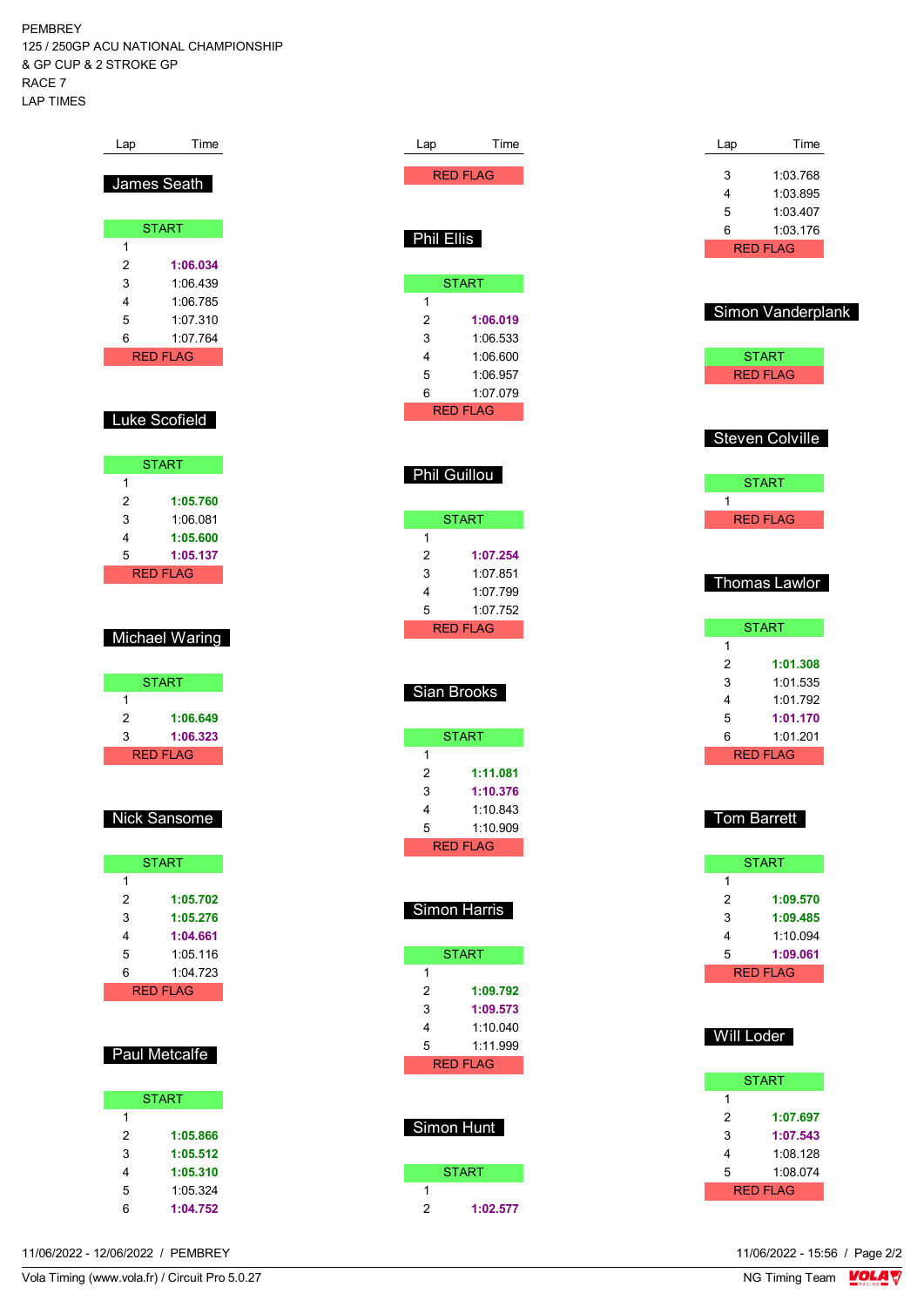

# PEMBREY 125 / 250GP ACU NATIONAL CHAMPIONSHIP & GP CUP & 2 STROKE GP RACE 7 LAP CHART

|                  |    | 2. | 3. | 4.              | 5.  | 6. | 7.  | $-8.$                   | 9.  | 10.            | 11. | 12. | 13. | 14. | 15. | 16. | 17. | 18. | 19. | 20. | 21. | 22. | 23. | 24. | 25. |
|------------------|----|----|----|-----------------|-----|----|-----|-------------------------|-----|----------------|-----|-----|-----|-----|-----|-----|-----|-----|-----|-----|-----|-----|-----|-----|-----|
| Start            |    |    |    |                 |     |    |     |                         |     |                |     |     |     |     |     |     |     |     |     |     |     |     |     |     |     |
| Lap 1            | 59 | 73 | 33 | 78              | 25  | 67 | 171 |                         | 164 | 43             | 5   | 641 | 11  | 99  | 121 | 97  | 19  | 150 | 55  | 77  | 51  | 3   | 42  | 64  | 111 |
| Lap2             | 59 | 73 | 33 | 78              | 171 | 25 | 67  |                         | 164 | 43             | 5   | 641 | 99  | 11  | 121 | 97  | 19  | 150 | 55  | 77  | 51  | 3   | 42  | 64  |     |
| Lap <sub>3</sub> | 59 | 73 | 78 | 33              | 171 | 25 | 67  | $\overline{\mathbf{2}}$ | 5   | 164            | 43  | 641 | 99  | 11  | 121 | 97  | 19  | 150 | 55  | 77  | 51  | 3   | 42  | 64  |     |
| Lap <sub>4</sub> | 59 | 73 | 78 | 33              | 171 | 25 | 67  | 5                       | 164 | $\overline{2}$ | 43  | 641 | 11  | 121 | 97  | 19  | 150 | 55  | 51  | 77  | 3   | 42  | 64  |     |     |
| Lap <sub>5</sub> | 59 | 73 | 78 | 33              | 171 | 25 | 67  | 5                       | 164 | $\overline{2}$ | 43  | 641 | 11  | 121 | 97  | 19  | 150 | 55  | 77  | 3   | -51 | 42  | 64  |     |     |
| Lap 6            | 59 | 73 | 78 | 33 <sup>1</sup> | 171 | 25 | 67  | 5                       | 43  | $\overline{2}$ | 641 |     |     |     |     |     |     |     |     |     |     |     |     |     |     |

11/06/2022 - 12/06/2022 / PEMBREY 11/06/2022 - 15:55 / Page 1/1

Vola Timing (www.vola.fr) / Circuit Pro 5.0.27 **NG Timing Team Monet Account Property**